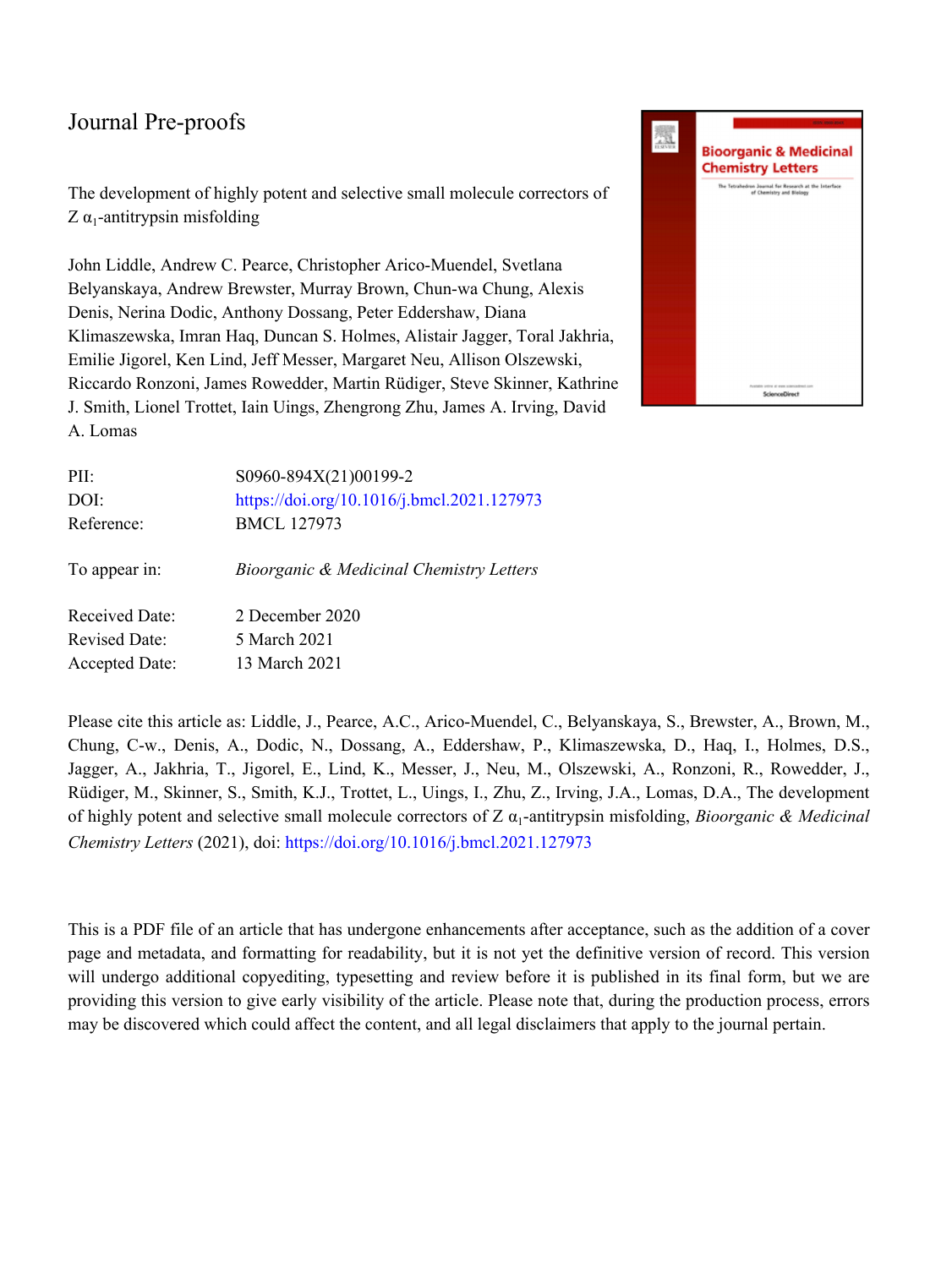© 2021 Elsevier Ltd. All rights reserved.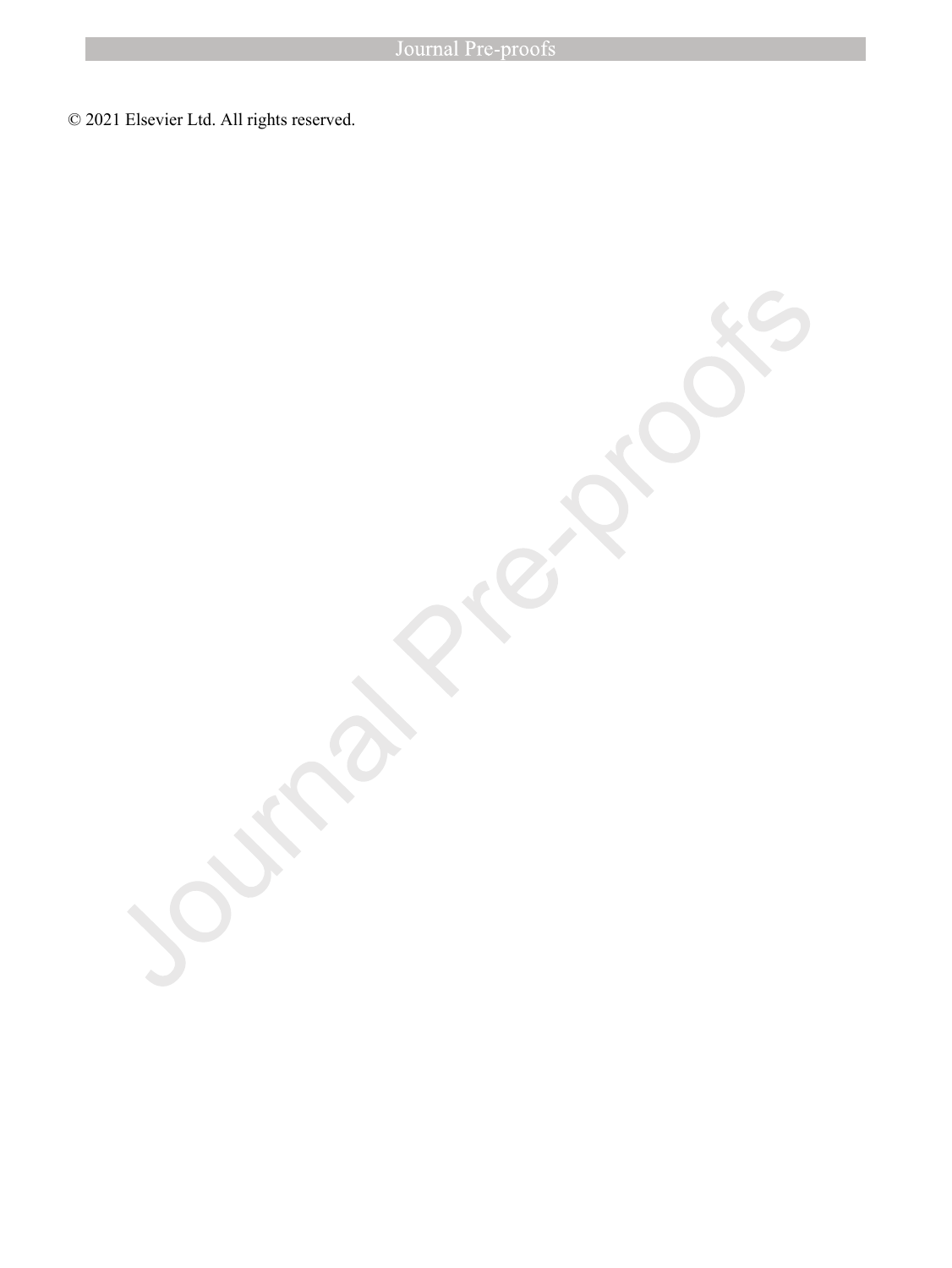# **The development of highly potent and selective small molecule**  correctors of  $Z_{\alpha_1}$ -antitrypsin misfolding

John Liddle <sup>a,\*</sup>, Andrew C. Pearce <sup>a,\*</sup>, Christopher Arico-Muendel <sup>b</sup>, Svetlana Belyanskaya <sup>b</sup>, Andrew Brewster <sup>a</sup>, Murray Brown <sup>a</sup>, Chun-wa Chung <sup>a</sup>, Alexis Denis <sup>c</sup>, Nerina Dodic<sup>c</sup>, Anthony Dossang<sup>a</sup>, Peter Eddershaw<sup>a</sup>, Diana Klimaszewska<sup>a</sup>, Imran Haq<sup>d</sup>, Duncan S. Holmes<sup>a</sup>, Alistair Jagger<sup>d</sup>, Toral Jakhria<sup>a</sup>, Emilie Jigorel<sup>c</sup>, Ken Lind b, Jeff Messer b, Margaret Neu <sup>a</sup>, Allison Olszewski b, Riccardo Ronzoni <sup>d</sup>, James Rowedder<sup>a</sup>, Martin Rüdiger<sup>a</sup>, Steve Skinner<sup>b</sup>, Kathrine J. Smith<sup>a</sup>, Lionel Trottet <sup>c</sup>, Iain Uings <sup>a</sup>, Zhengrong Zhu <sup>b</sup>, James A. Irving <sup>d</sup> and David A. Lomas <sup>d</sup>.

<sup>a</sup> GlaxoSmithKline, Gunnels Wood Road, Stevenage, Herts. SG1 2NY.

<sup>b</sup> GlaxoSmithKline, Cambridge Park Drive, 6th floor, Cambridge, MA 02140.

<sup>c</sup> GlaxoSmithKline, Avenue du Quebec, Paris 91140.

d UCL Respiratory, Rayne Institute, University College London, London. WC1E 6JF

\*These authors contributed equally

Address for correspondence: Prof David Lomas, UCL Respiratory, Rayne Institute, University College London, London WC1E 6JF E-mail: [d.lomas@ucl.ac.uk](mailto:d.lomas@ucl.ac.uk) and Dr Andy Pearce, GlaxoSmithKline, Gunnels Wood Road, Stevenage, Herts. SG1 2NY. E-mail: [andrew.c.pearce@gsk.com](mailto:andrew.c.pearce@gsk.com)

Declarations of interest: Kate Smith, Alexis Denis, Nerina Dodic, John Liddle and David Lomas are inventors on patent PCT/GB2019/051761.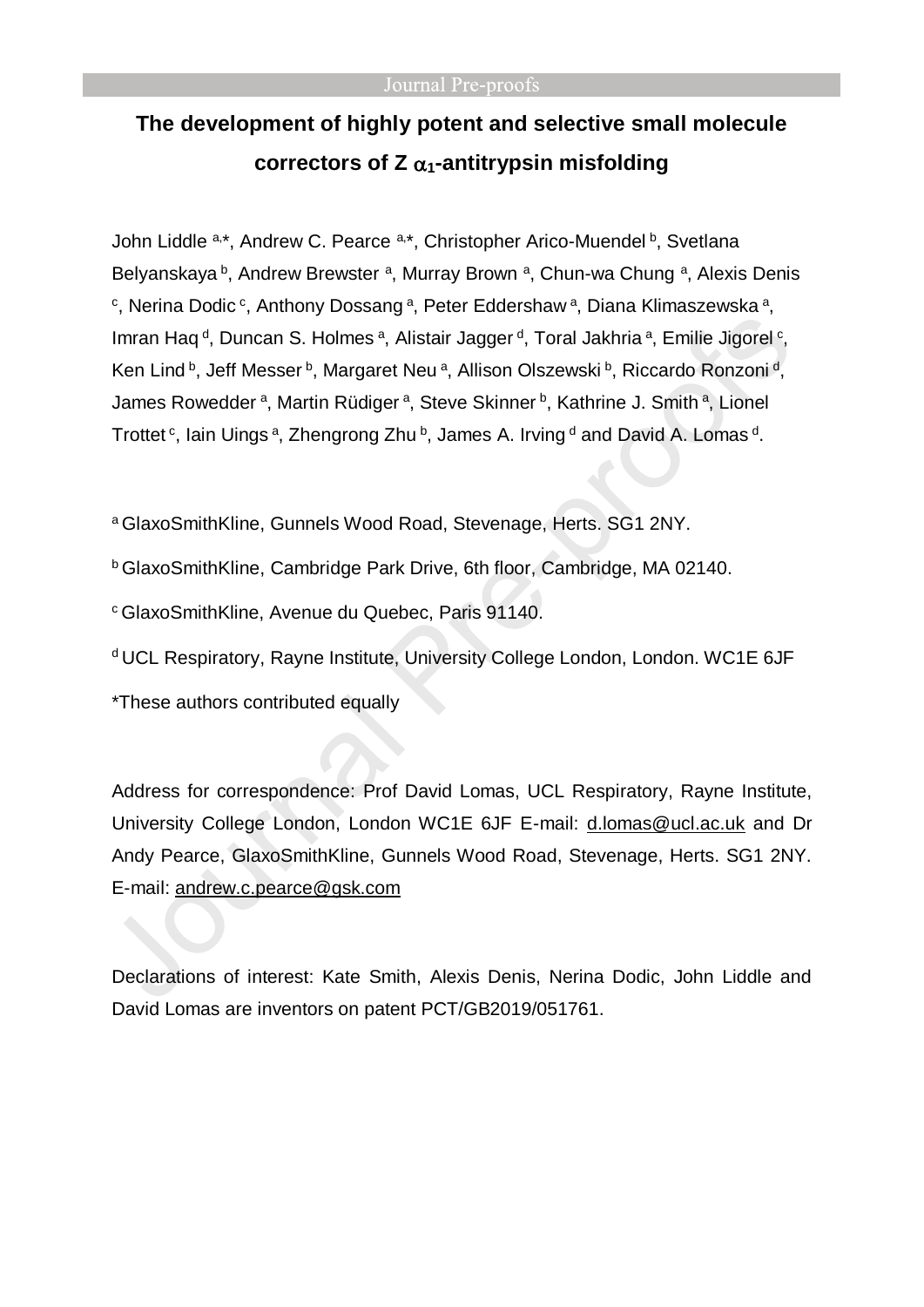Keywords:  $\alpha$ 1-antitrypsin, misfolding, 2-oxindole.

#### Abstract

 $\alpha$ 1-antitrypsin deficiency is characterised by the misfolding and intracellular polymerisation of mutant  $\alpha$ 1-antitrypsin protein within the endoplasmic reticulum (ER) of hepatocytes. Small molecules that bind and stabilise Z  $\alpha_1$ -antitrypsin were identified via a DNA-encoded library screen. A subsequent structure based optimisation led to a series of highly potent, selective and cellular active  $\alpha$ 1-antitrypsin correctors.

 $\alpha$ 1-Antitrypsin deficiency is characterised by the misfolding and intracellular polymerisation of mutant  $\alpha$ 1-antitrypsin protein within the endoplasmic reticulum (ER) of hepatocytes.<sup>1,2</sup> The retention of polymeric mutant protein causes hepatic damage and cirrhosis whilst the lack of an important circulating protease inhibitor predisposes the individuals with severe  $\alpha$ 1antitrypsin deficiency to early onset emphysema.  $\alpha$ 1-antitrypsin deficiency is one of the most common genetic disorders with the severe Z deficiency allele (Glu342Lys) being present in 1:25 of the North European Caucasian population of whom 1:2000 are homozygotes.<sup>1</sup>  $\alpha$ 1-Antitrypsin is a 394 residue, 52kDa member of the serpin superfamily. It is a major circulating protease inhibitor and its key function is regulation of the proteolytic effects of neutrophil elastase within the lung. There is no specific treatment for the liver disease associated with  $\alpha$ 1-antitrypsin deficiency, which accounts for 3.5% and 1.1% of paediatric and adult liver transplants in the UK respectively.

The aim of the project was to develop small molecule correctors of  $Z$   $\alpha_1$ -antitrypsin folding that block the formation of polymers within the endoplasmic reticulum of hepatocytes and would be amenable to oral dosing as a potential treatment for  $\alpha_1$ -antitrypsin deficiency. To that end, a DNA encoded library technology  $(ELT)^3$  screen was performed with a nominal diversity of  $2 \times 10^{12}$  unique components to identify small molecules that bind to monomeric Z  $\alpha_1$ -antitrypsin. The most attractive hit, a diastereomeric mixture of indoles **1,** demonstrated functional activity in an antibody-based time-resolved fluorescence resonance energy transfer (TR-FRET) assay monitoring the polymerisation of 5nM Z  $\alpha_1$ -antitrypsin. **1** inhibited Z  $\alpha_1$ -antitrypsin polymerisation with a half maximum concentration  $(IC_{50})$  of approximately 300nM.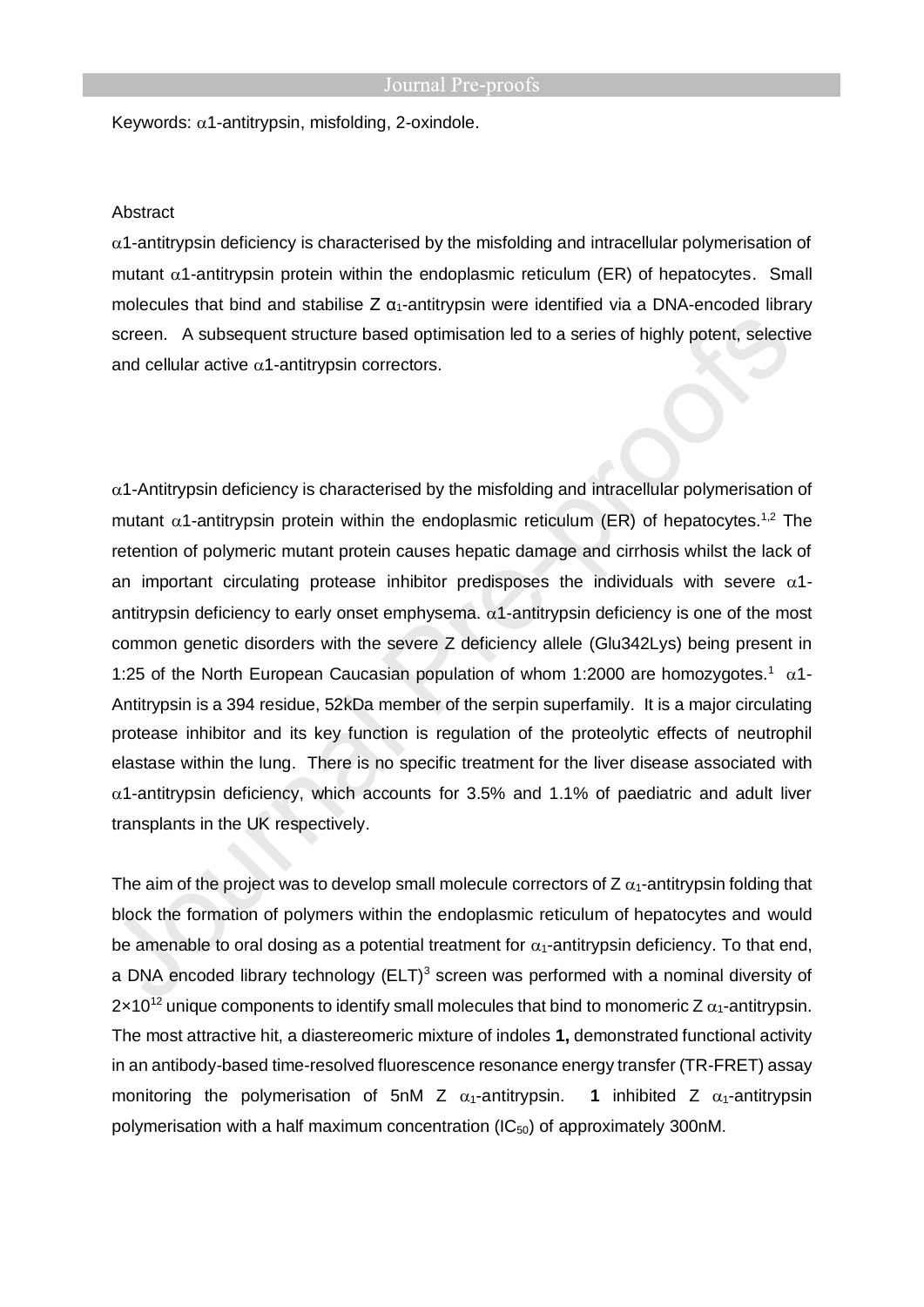To establish the preferred stereochemistry of **1**, the individual homochiral analogues were prepared, revealing the most potent isomer **1a** to have the 1S,2R configuration (Table 1). The stereochemistry of the pendent propyl group at the 2-position had a major impact on potency with R-stereochemistry required for good inhibition. Analogues with 2S confirmation, **1c** and **1d,** were either inactive or weakly active in in the TR-FRET polymerisation assay. Thus **1a** represents a highly ligand efficient (LE: 0.38) hit molecule found directly from the DNA encoded library.

> Compound Stereochemistry TR-FRET pIC<sup>50</sup> (n) **1** Diastereoisomeric mixture  $6.5(2)$ **1a** 1S,2R 6.5 (7) **1b** 1R,2R 5.5 (3) **1c** 1S,2S 4.1 (3) **1d**  $1R.2S$   $\leq 4.0 (7)^{*}$

**Table 1:** *In vitro* **potency of 1 and corresponding homochiral diastereoisomers.**

 $*$  inactive in 6 out of 7 test occasions. pIC<sub>50</sub> is the negative log of the IC<sub>50</sub> in molar concentration

The cellular activity of 1a to block Z  $\alpha_1$ -antitrypsin polymerisation in the ER during folding was assessed in CHO-TET-ON-Z- $\alpha$ 1AT CHO cells with simultaneous induction of Z  $\alpha$ <sub>1</sub>-antitrypsin expression using doxycycline.<sup>4</sup> Encouragingly, 1a showed robust inhibition of polymerisation in CHO cells, albeit with modest activity (pIC $_{50}$  4.5, Table 2).

To establish the structure activity relationships (SAR) around the ligand-efficient ELT hit **1a,** with the aim of lowering lipophilicity and increasing cellular activity, initial exploration involved indole replacements and limited substitution on the phenyl ring. Replacement of the indole ring by a benzoxazolone, **2,** led to comparable inhibition in the TR-FRET assay but importantly was accompanied by a ten-fold drop in lipophilicity. **2** showed no significant cellular activity, likely due to a drop in permeability driven by the lower lipophilicity. Substitution in the 2, 3 and 4-position of the phenyl ring with small lipophilic groups led to a marginal increase in activity,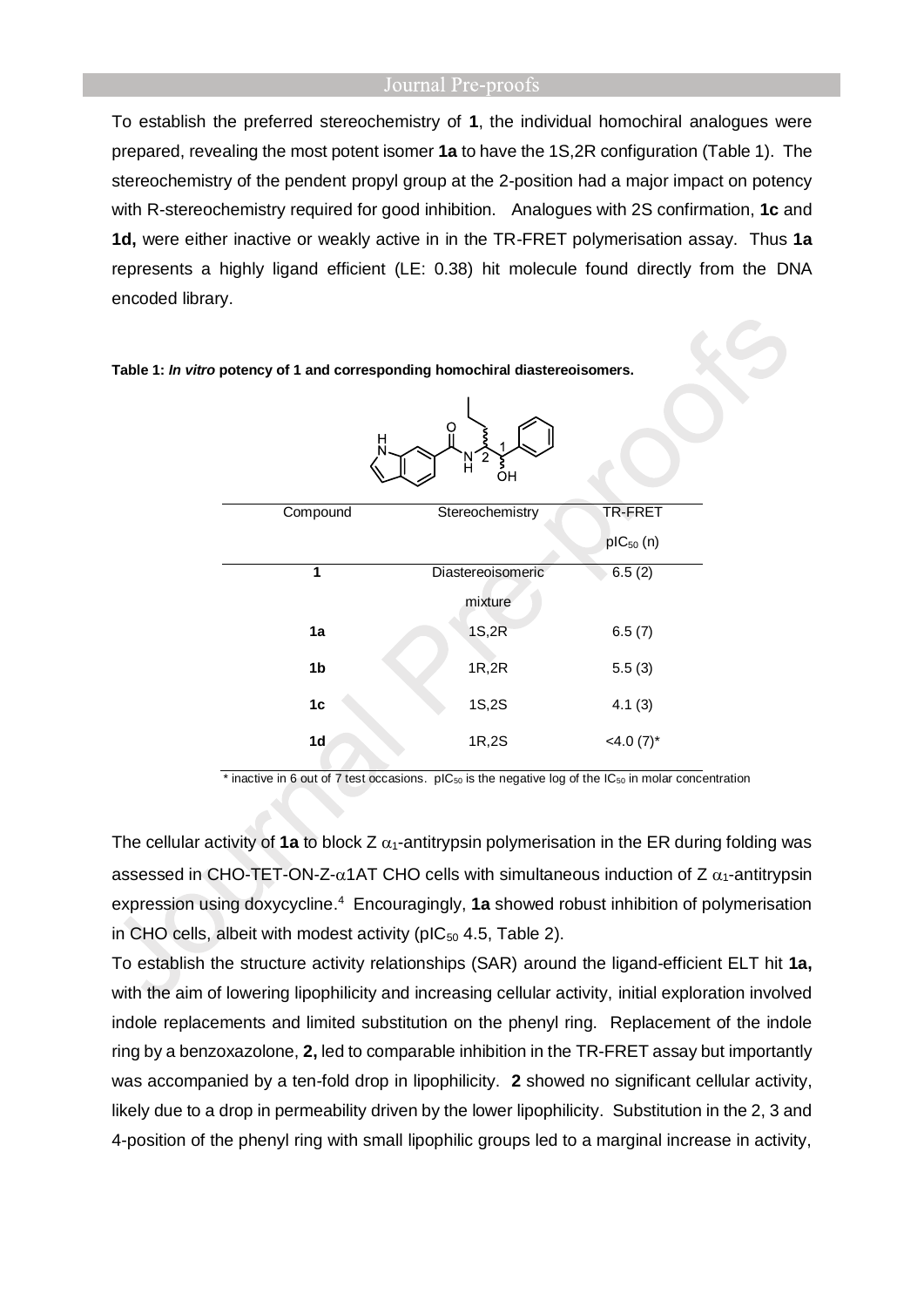as exemplified by the 2-methyl compound 3, (TR-FRET pIC<sub>50</sub> 6.9) and a regain in measurable cellular activity (pI $C_{50}$  4.5).

#### **Table 2: SAR of compound 1a.**

| $R$ $\rightarrow$ $N$ $R$ $\rightarrow$<br>$\sim$ , $\kappa$ ,<br>$\overline{O}H$ |                |                           |                          |                           |                 |                            |                                  |  |
|-----------------------------------------------------------------------------------|----------------|---------------------------|--------------------------|---------------------------|-----------------|----------------------------|----------------------------------|--|
| Cmpd                                                                              | R <sup>1</sup> | $R^2$                     | TR-FRET<br>$pIC_{50}(n)$ | Cellular<br>$pIC_{50}(n)$ | LE <sup>5</sup> | Chrom <sup>6</sup><br>LogD | HT Sol <sup>7</sup><br>$(\mu M)$ |  |
| 1a                                                                                | H              | $\mathsf{H}$              | 6.5(7)                   | 4.5(8)                    | 0.38            | 4.3                        | $\geq$ 439                       |  |
| $\mathbf 2$                                                                       | н              | $\boldsymbol{\mathsf{H}}$ | 6.3(3)                   | <4.0(4)                   | 0.35            | 3.2                        | 299                              |  |
| $\mathbf 3$                                                                       | н<br>$\circ$   | $2$ -CH <sub>3</sub>      | 7.1(3)                   | 4.3(6)                    | 0.37            | 3.9                        | $\geq 420$                       |  |



Cellular inhibition: inhibition of Z  $\alpha_1$ -antitrypsin polymerisation in CHO cells. LE: Ligand Efficiency. HT Sol: high throughput kinetic solubility measurement.  $pIC_{50}$  is the negative log of the  $IC_{50}$  in molar concentration.

A high resolution co-crystal structure of 3 bound to apo  $\alpha_1$ -antitrypsin was solved and revealed that interaction with the inhibitors induces the formation of a cryptic binding site that is not evident in apo structures, at the top of β-sheet-A behind strand 5 (Figure 1; supplementary data). <sup>8</sup> The phenyl ring and the propyl chain occupy two highly hydrophobic pockets. The central portion of the **3** forms a precise network of H-bonds to the protein. The hydroxyl group H-bonds to Leu291 backbone, the amide carbonyl forms a H-bond to Tyr244 OH and the amide NH H-bonds to the Pro289 carbonyl. The benzoxazolone bicycle stacks with the indole ring of Trp194 and the NH makes a water-bridged interaction with the backbone NH of Trp194. The crystal structure suggested that increased affinity may be achievable by substituting the 2 and 3-positions of the phenyl ring with small lipophilic groups. Modulation of the physicochemical properties by introduction of polarity appeared suited to the benzoxazolone portion of the molecule. Initial SAR confirmed that the hydroxyl, propyl group and amide central portion of the molecule was optimal and hence chemistry focused on optimising the phenyl ring and the bicycle interactions with Trp194. This led to the key breakthrough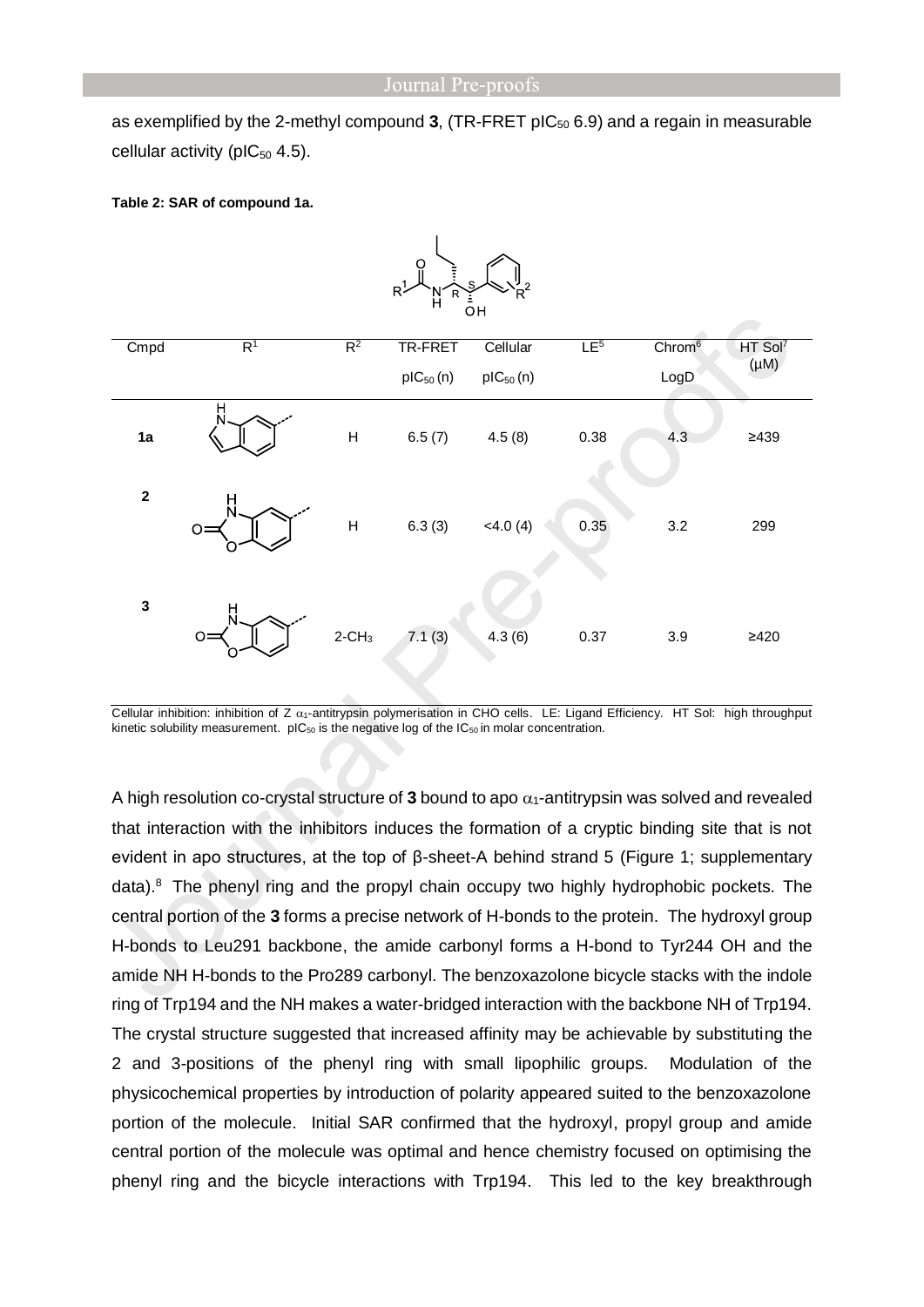identification of the corresponding 2-oxoindole derivative **4** (Table 3), a highly ligand efficient (LE: 0.44) corrector of Z  $\alpha_1$ -antitrypsin misfolding. Compared to its benzoxazolone analogue **3, 4** was approximately 300-times more potent in the TR-FRET assay and this increased activity translated into superior cell activity. **4** showed good inhibition of Z  $\alpha_1$ -antitrypsin polymerisation in CHO cells ( $pIC_{50}$  5.6), was marginally less lipophilic and maintained good aqueous solubility. **4** had good *in vitro* metabolic stability and when incubated with human hepatocytes (0.3 ml/min/g tissue).



**Table 3:** *in vitro* **profile for substitution of the phenyl ring**

| O<br>ŧ<br>HN<br>R<br>Ĥ<br>_<br>ОН |                                      |                |            |                    |                       |             |  |
|-----------------------------------|--------------------------------------|----------------|------------|--------------------|-----------------------|-------------|--|
| Cmpd                              | $\mathsf{R}$                         | <b>TR-FRET</b> | Cellular   | Chrom <sup>5</sup> | $HT$ sol <sup>7</sup> | Hu in vitro |  |
|                                   |                                      | $pIC_{50}$     | $pIC_{50}$ | LogD               | $(\mu M)$             | CI          |  |
|                                   |                                      |                |            |                    |                       | (mI/min/g)  |  |
| 4                                 | $2 - CH3$                            | 8.3            | 5.6        | 3.4                | $\geq 456$            | 0.3         |  |
| 5                                 | $2$ -CH <sub>2</sub> CH <sub>3</sub> | 8.3            | 6.0        | 4.1                | $\geq 316$            | 1.6         |  |
| 6                                 | $2-CI$                               | 8.1            | 5.7        | 3.6                | $\geq$ 356            | 0.4         |  |
| 7                                 | $2-CF3$                              | 7.3            | 4.9        | 3.7                | ≥420                  | 0.2         |  |

 $\overline{\phantom{a}}$ 

 $\Omega$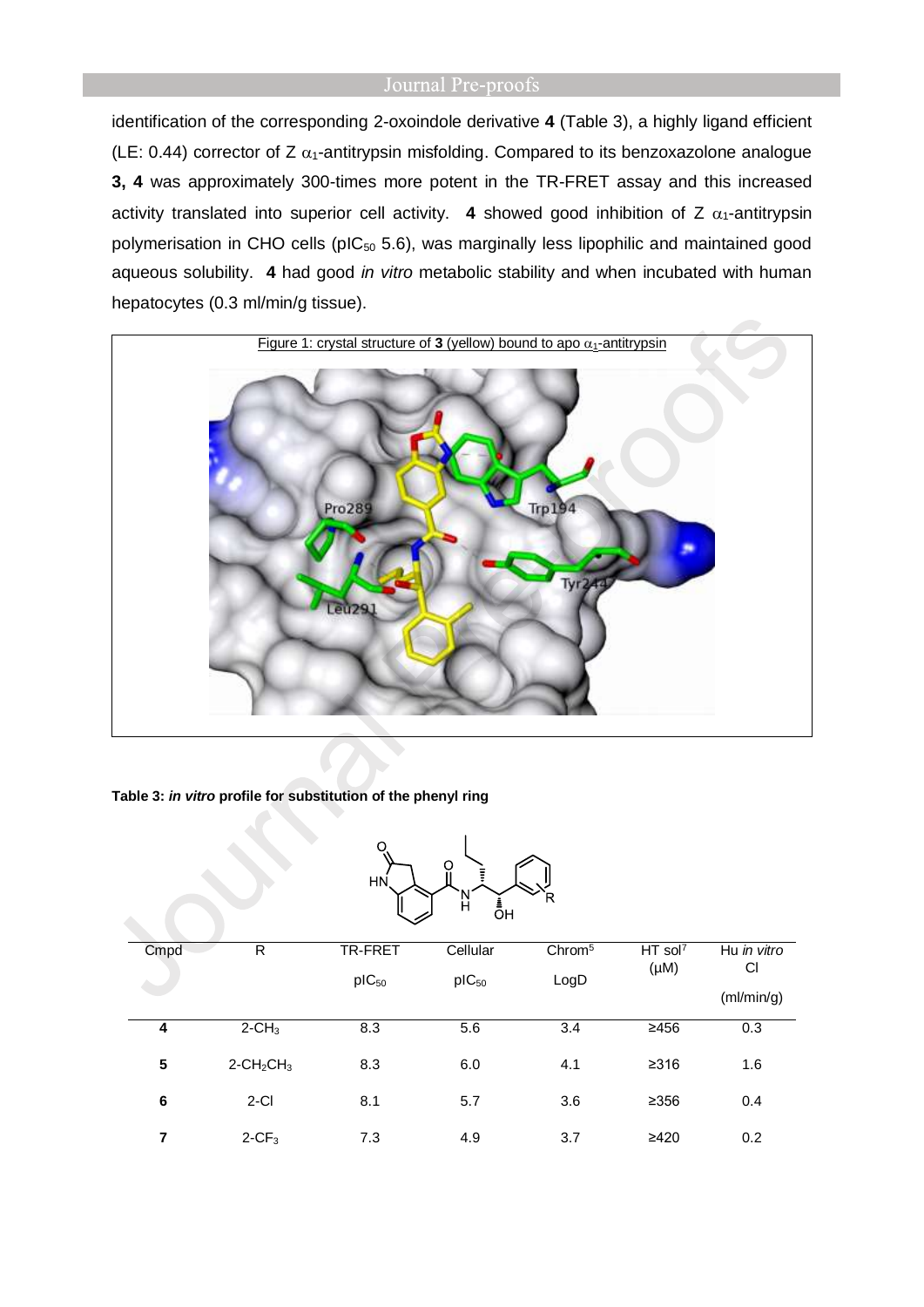| Journal Pre-proofs |                                |     |     |     |            |           |  |
|--------------------|--------------------------------|-----|-----|-----|------------|-----------|--|
| 8                  | $2$ -OCH <sub>3</sub>          | 7.8 | 5.1 | 3.4 | $\geq$ 299 | < 0.8     |  |
| $\boldsymbol{9}$   | $3$ -CH <sub>3</sub>           | 8.1 | 5.7 | 3.6 | 19         | <b>ND</b> |  |
| 10                 | $3-CI$                         | 8.4 | 6.0 | 3.7 | 52         | <b>ND</b> |  |
| 11                 | $2$ -CH <sub>3</sub> , $3$ -Cl | 8.6 | 6.7 | 4.3 | ≥450       | 0.4       |  |
| 12                 | $2$ -CH <sub>3</sub> ,5-Cl     | 8.6 | 5.3 | 4.3 | ≥408       | <b>ND</b> |  |
| 13                 | $2$ -CH <sub>3</sub> , $3$ -F  | 8.3 | 6.3 | 3.8 | ≥528       | 0.3       |  |
| 14                 | $2$ -Cl, $3$ -F                | 8.2 | 6.2 | 3.7 | $\geq 504$ | < 0.4     |  |

Cellular inhibition: inhibition of Z  $\alpha_1$ -antitrypsin polymerisation in CHO cells. Hu in vitro: in vitro clearance in human liver hepatocytes. ND : not determined. pIC<sub>50</sub> is the negative log of the IC<sub>50</sub> in molar concentration.

The greater lipophilicity of the corresponding 2-ethyl compound **5** led to improved cellular permeability and good cell activity ( $pIC_{50}$  6.1) but also introduced high intrinsic clearance in human hepatocytes. A range of alternative 2-substituents were evaluated but none offered a superior profile to the methyl analogue **4.** The chloro derivative **6** had a comparable profile. 3 and 4-substitution were similarly tolerated and delivered compounds with good cellular activity but surprisingly caused a significant drop in aqueous solubility, suggesting that the 2 position substituent was disrupting a stable lattice conformation favouring good aqueous solubility. Combining the optimal 2 and 3-substituents in adjacent positions on the phenyl ring produced an additive effect and an improvement over mono-substitution in cellular activity. The 2-methyl-3-chloro analogue **11** was one of the most cellular active compounds (pIC<sup>50</sup> 6.7) prepared in this series. However, the combination of two lipophilic groups raised the lipophilicity (ChromlogD 4.4) beyond good physicochemical space and consequently introduced a range of undesirable off-target activity (data not shown). The corresponding analogue with the substituents on opposite sides of the phenyl ring, 2-methyl-5-chloro **12**, had much weaker cellular activity. The 3-fluoro analogues **13** and **14** were less lipophilic and, although weaker in the cell assay, both maintained good activity and had a superior selectivity profile compared to **11**.

A crystal structure of  $\alpha_1$ -antitrypsin complexed with compound **11** (Figure 2), showed the 2oxoindole ring stacking with the side chain of Trp194 whilst the carbonyl group forming a hydrogen bond with Trp194.<sup>9</sup> The chlorine and the methyl groups are occupying the hydrophobic space above Met374. These improved interactions explain the observed increased potency compared to **3**. N-methylation of the 2-oxindole had negligible impact on activity (data not shown) but had a significant increase in lipophilicity taking the series beyond typical good physicochemical space.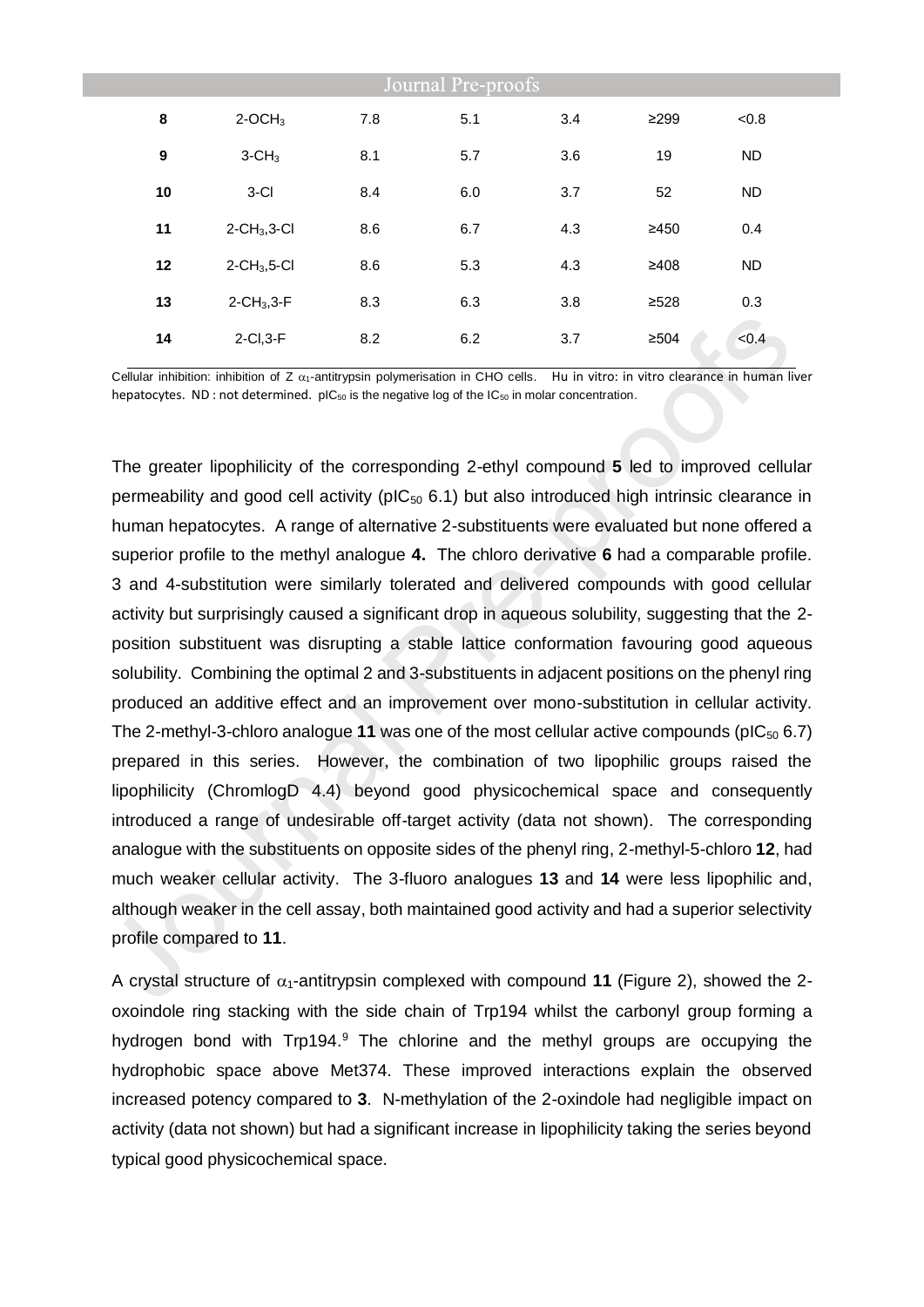![](_page_8_Figure_1.jpeg)

To retain the good cell activity of **11** and remove the undesirable off-target activities, we sought to identify positions on the molecule to introduce polarity and hence reduce lipophilicity. A series of 2-methyl pyridinyl analogues **15-17** (table 4) were prepared. All analogues showed a significant decrease in activity in the TR-FRET polymerisation assay and no or weak cell activity, confirming that polar interactions in this region are poorly tolerated due to the high hydrophobicity in this area of the Z  $\alpha_1$ -antitrypsin binding site.

![](_page_8_Figure_3.jpeg)

#### **Table 4:** *in vitro* **profile of selected pyridinyl analogues**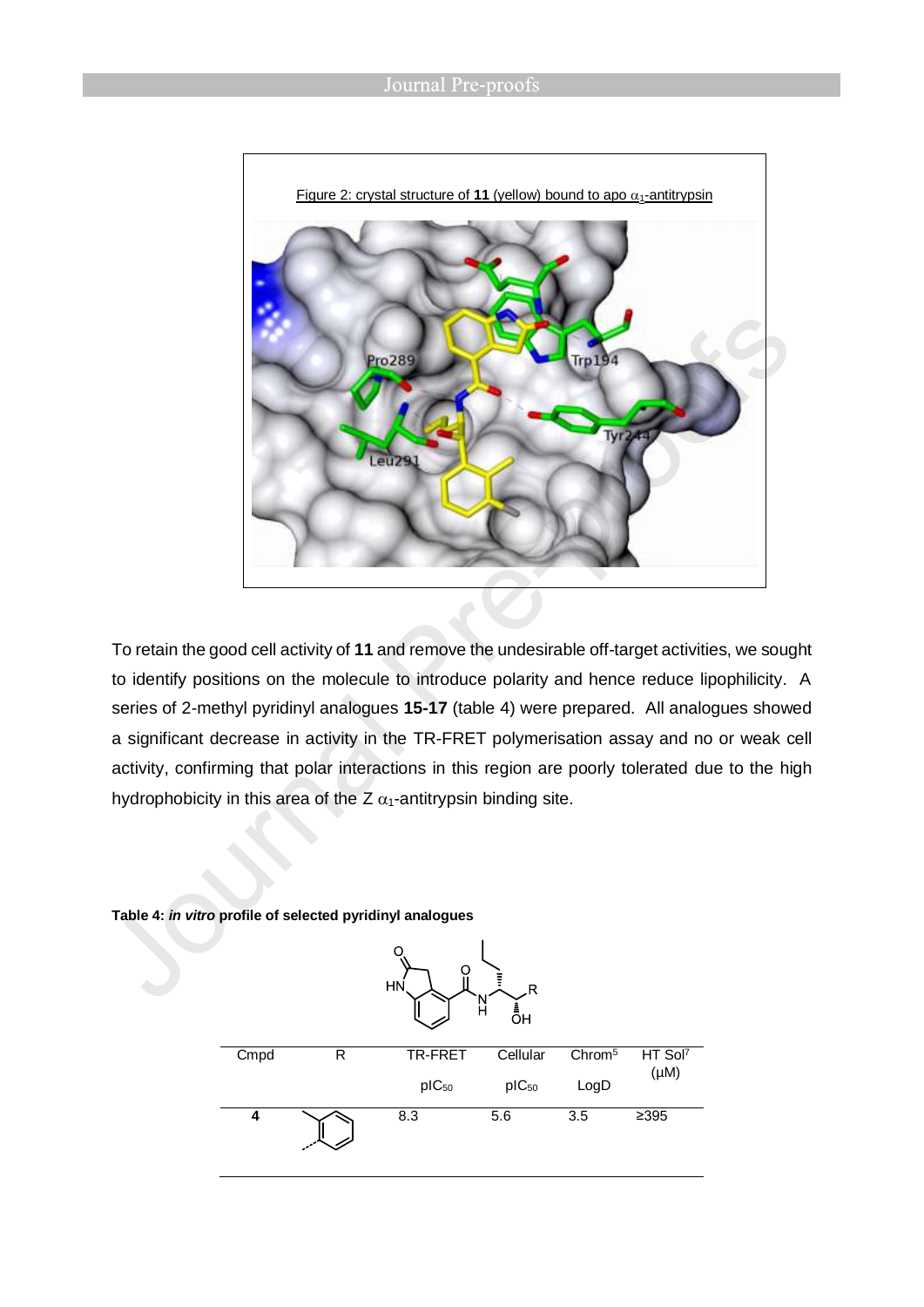![](_page_9_Figure_0.jpeg)

Cellular inhibition: inhibition of  $Z$   $\alpha_1$ -antitrypsin polymerisation in CHO cells.  $pIC_{50}$  is the negative log of the  $IC_{50}$  in molar concentration

Similarly, we investigated alternative bicyclic heterocycles to the 2-oxindole which were able to retain the hydrogen bond interaction with Trp 194 of **11** with a view to reducing logD whilst maintaining good cellular activity and good aqueous solubility (table 5). The alternative 2 oxindole isomer **18** was less active in the cell assay but was significantly more lipophilic than **11** presumably because the isomer **18** can form an intramolecular hydrogen bond between the NH of the oxindole and the amide carbonyl. The increased lipophilicity was mirrored with an increase in human *in vitro* clearance in hepatocytes.

|      | v            | Ö<br>Ξ<br>R.<br>H | СI<br>_<br>ОН |                    |                     |            |
|------|--------------|-------------------|---------------|--------------------|---------------------|------------|
| Cmpd | $\mathsf{R}$ | TR-FRET           | Cellular      | Chrom <sup>5</sup> | HT Sol <sup>7</sup> | Hu Clint   |
|      |              | $pIC_{50}$        | $pIC_{50}$    | LogD               | $(\mu M)$           | (mI/min/g) |
| 11   | O<br>H       | 8.6               | 6.7           | 4.4                | $\geq 450$          | 0.4        |

**Table 5:** *In vitro* **profile for selected oxindole replacements**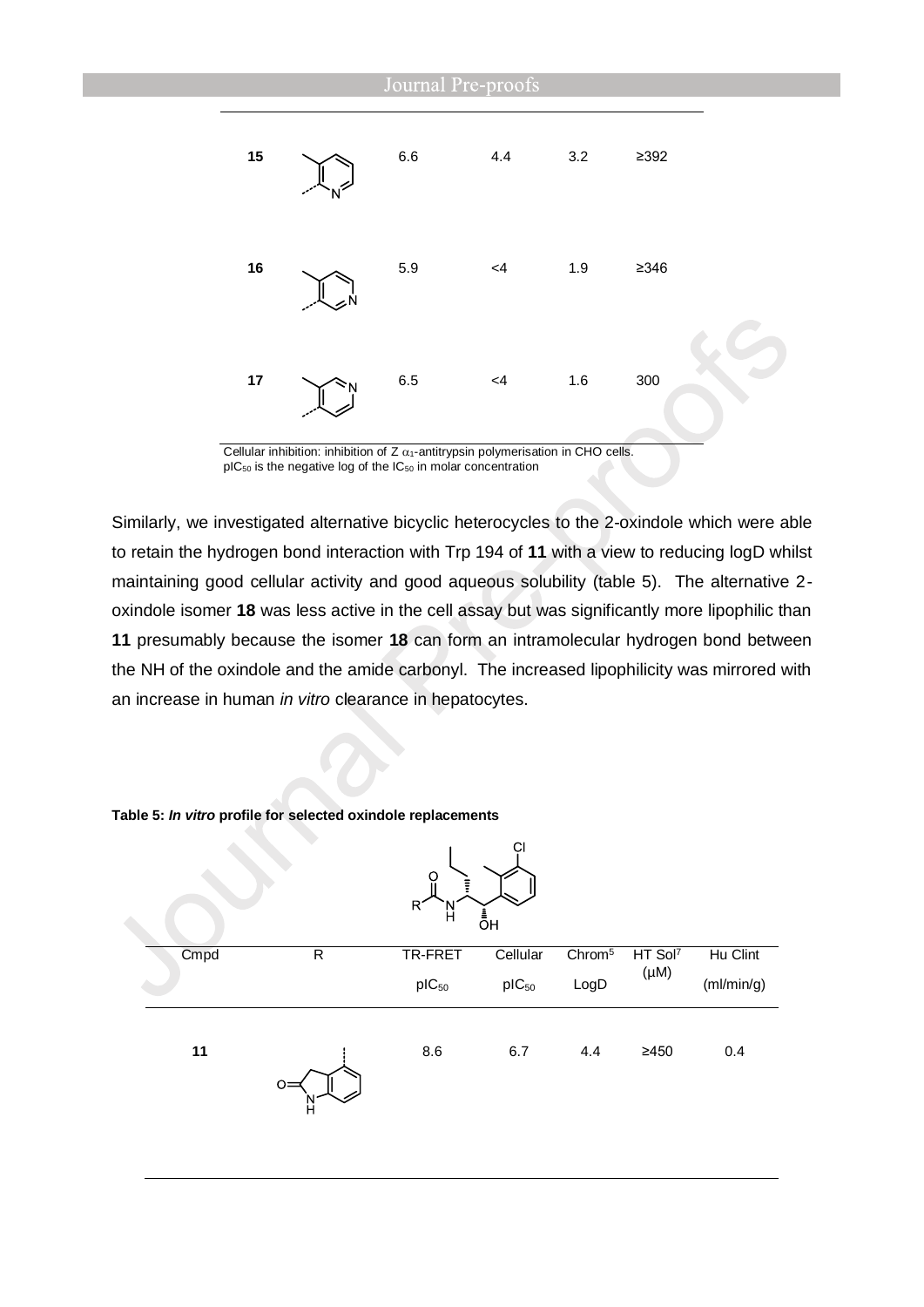|            |         | Journal Pre-proofs |         |         |            |                  |
|------------|---------|--------------------|---------|---------|------------|------------------|
| 18         | H<br>Ö  | 8.6                | 6.3     | 5.2     | 128        | 3.7              |
| 19         | $\circ$ | $\bf 8.5$          | 6.5     | $4.4\,$ | 307        | $1.8\,$          |
| ${\bf 20}$ | O       | 8.1                | $5.9\,$ | $3.9\,$ | $\geq$ 314 | 0.9 <sub>1</sub> |
| 21         | $\circ$ | 8.0                | 5.5     | 3.9     | 200        | ND               |
| $22$       | O       | 7.4                | 4.2     | 3.4     | $\geq$ 227 | ${\sf ND}$       |
| 23         | O       | 8.0                | $5.4\,$ | $5.1$   | 326        | ${\sf ND}$       |
| 24         |         | 8.2                | 5.1     | 5.2     | 233        | ${\sf ND}$       |
| 25         |         | 7.7                | 4.8     | 3.7     | 309        | ND               |

Cellular inhibition: inhibition of  $Z$   $\alpha_1$ -antitrypsin polymerisation in CHO cells.

pIC<sub>50</sub> is the negative log of the IC<sub>50</sub> in molar concentration

The 2-oxoimidazole derivative **19** had a similar profile to **11** with comparable *in vitro* potency but marginally higher human *in vitro* clearance. Efforts to reduce the lipophilicity by introduction of a nitrogen atom into the benzo-fused ring had a detrimental effect on the *in*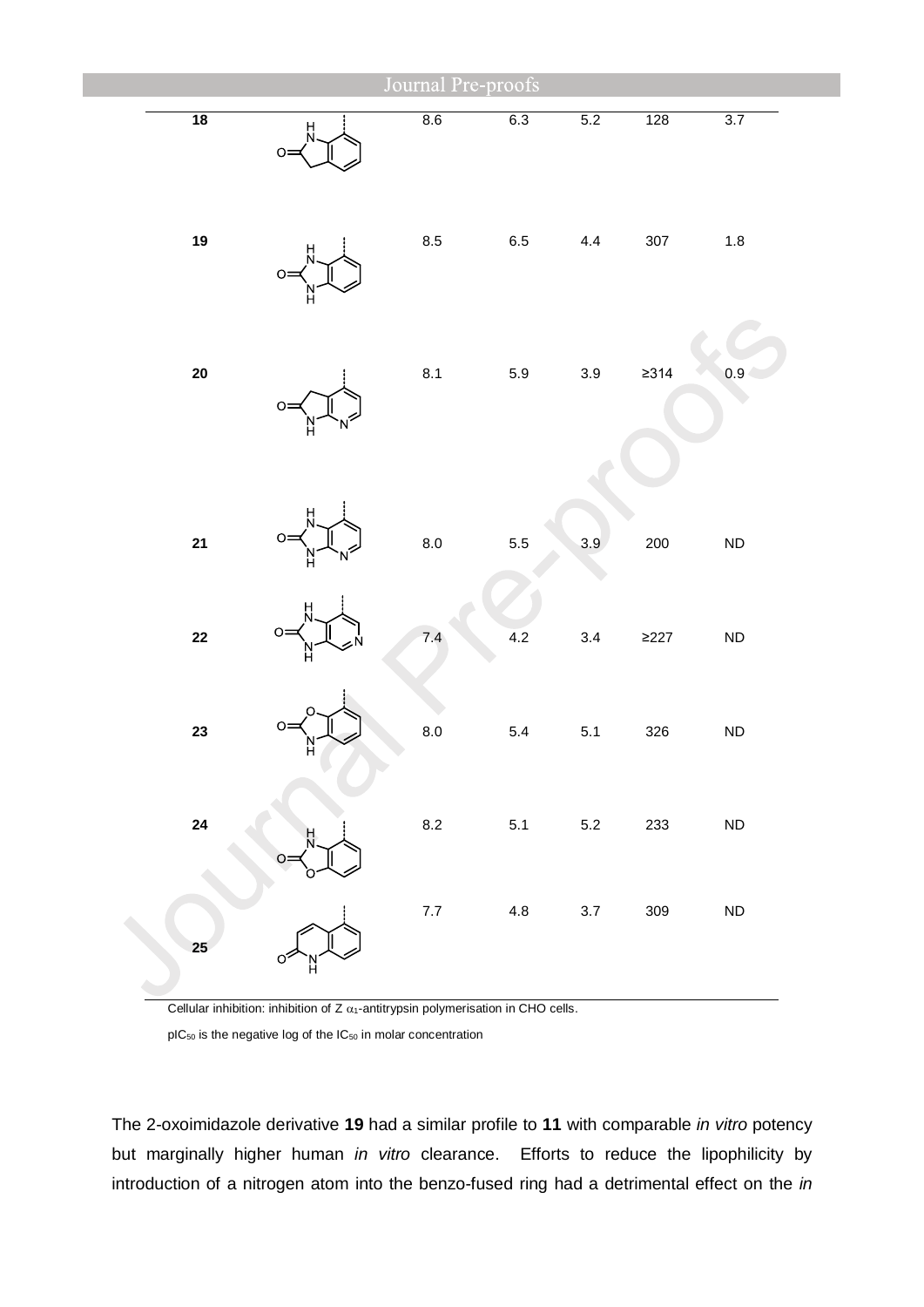*vitro* potency in all cases **20-22**. Revisiting the benzoxazolone isomers **23-24** saw a significant drop in cell activity. A range of 6,6-fused heterocycles were also evaluated as exemplified by 2-quinolinone **25** but all were inferior to the 2-oxindole **11**.

Compound **13** offered the optimal combination of cellular activity, physicochemical properties and human metabolic clearance and was therefore profiled further both *in vitro* and *in vivo*. 10 **13** binds to Z  $\alpha$ 1-antitrypsin with a high-affinity (mean pKD 8.5) and demonstrates a 50-fold lower affinity for plasma purified wild-type M  $\alpha$ 1-antitrypsin.<sup>10</sup> Importantly 13 was able to increase secretion of  $Z \alpha_1$ -antitrypsin approximately 3-fold compared to vehicle control in CHO cells ( $pEC_{50}$  of 6.2) with comparable potency to inhibition of polymerisation supporting the hypothesis that these effects are caused by the same pharmacological mode of action.

Furthermore **13** showed an excellent selectivity profile with negligible activity against a panel of over 50 unrelated proteins (date not shown). Amorphous **13** had good solubility in fasted simulated intestinal fluids (969μg/ml). **13** had low binding to human serum albumin (84%) but very high binding in human plasma and blood (>98%) reflecting the specific binding to  $\alpha_1$ antitrypsin. **13** was found to be 81% bound in the presence of rat plasma. **13** exhibited low metabolic clearance in human hepatocytes (0.31 ml/min/g tissue) but clearance was high in rat hepatocytes (7.4 mL/min/g tissue) and consistent with that observed *in vivo*. Following intravenous infusion to male Wistar Han rats at 1mg/kg, the mean *in vivo* blood clearance was high (69mL/min/kg, n=2) and volume of distribution was moderate (2.3L/kg), resulting in a short elimination half-life (0.5h). Oral bioavailability following a single dose of **13** (suspension in 1% aqueous methylcellulose) at 3mg/kg was moderate (48%).

All compounds were prepared via the homochiral ketone **29**. **29** was prepared via 3 similar synthetic routes, dependent on the phenyl substituents. The Weinreb amide **27**, derived from N-(tert-butoxycarbonyl)norvaline **26**, was treated with either the appropriate aryl lithium species or Grignard reagent. Alternatively, the thioester **28**, also derived from **26**, was treated with the appropriately substituted phenyl boronic acid using Liebeskind-Sgroll coupling conditions. Stereoselective reduction of the ketone **29**, using Meerwein-Ponndorf-Verley conditions followed by deprotection led to the homochiral alcohol **30** which was subsequently acylated with the corresponding carboxylic acid to provide the desired products **31**.

**Scheme 1**: Synthetic route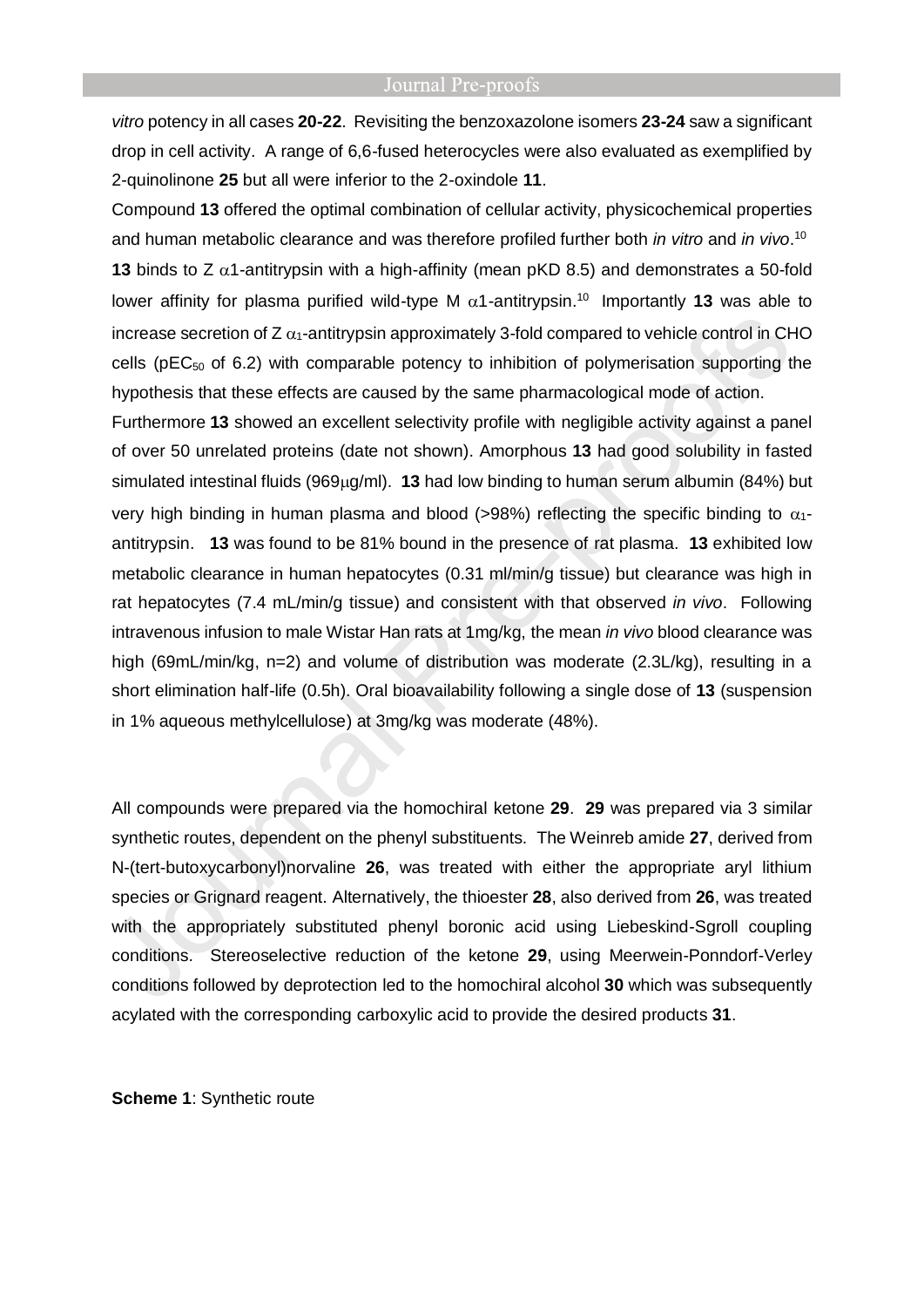![](_page_12_Figure_1.jpeg)

Reagents and conditions: (a) Me-NH-OMe, HOBT, EDCI, NEt3, DMF, rt; (b) 4-Methyl-thiophenol, DCC, EtOAc, 0°C to rt; (c) R<sub>2</sub>-PhMgBr, THF, 0°C to rt or BuLi, R<sub>2</sub>-PhBr, THF, -78°C (d) R<sub>2</sub>-Ph-B(OH)<sub>2</sub>, P(OEt)<sub>3</sub>, Copper (I) 2thiophenecarboxylate, Pd<sub>2</sub>(dba)<sub>3</sub>, dioxane, rt or 50°C; (e) Al(OiPr)<sub>3</sub>, 2-propanol, toluene, 50°C; (f) HCl/dioxane; (g)  $R_1$ -COOH, HATU, NE $t_3$ , DMF, rt.

In summary, we report the optimisation of small molecule drug-like correctors of Z  $\alpha_1$ antitrypsin folding. An initial DNA encoded library technology screen identified a highly ligandefficient hit molecule which was able to inhibit Z  $\alpha_1$ -antitrypsin polymerisation. A disciplined medicinal chemistry strategy, exploiting structural knowledge from crystal structures of lead molecules in complex with  $\alpha$ 1-antitrypsin, led to a series of highly potent, cellular active and selective  $\alpha$ 1-antitrypsin correctors. Compound **13** represents a high quality tool molecule, with an excellent *in vitro* profile, moderate bioavailability in rat and importantly is predicted to have high oral bioavailability in human.

# **Acknowledgements**

This research was supported by a Discovery Partnership with Academia (DPAc) grant from GSK to D.A.L.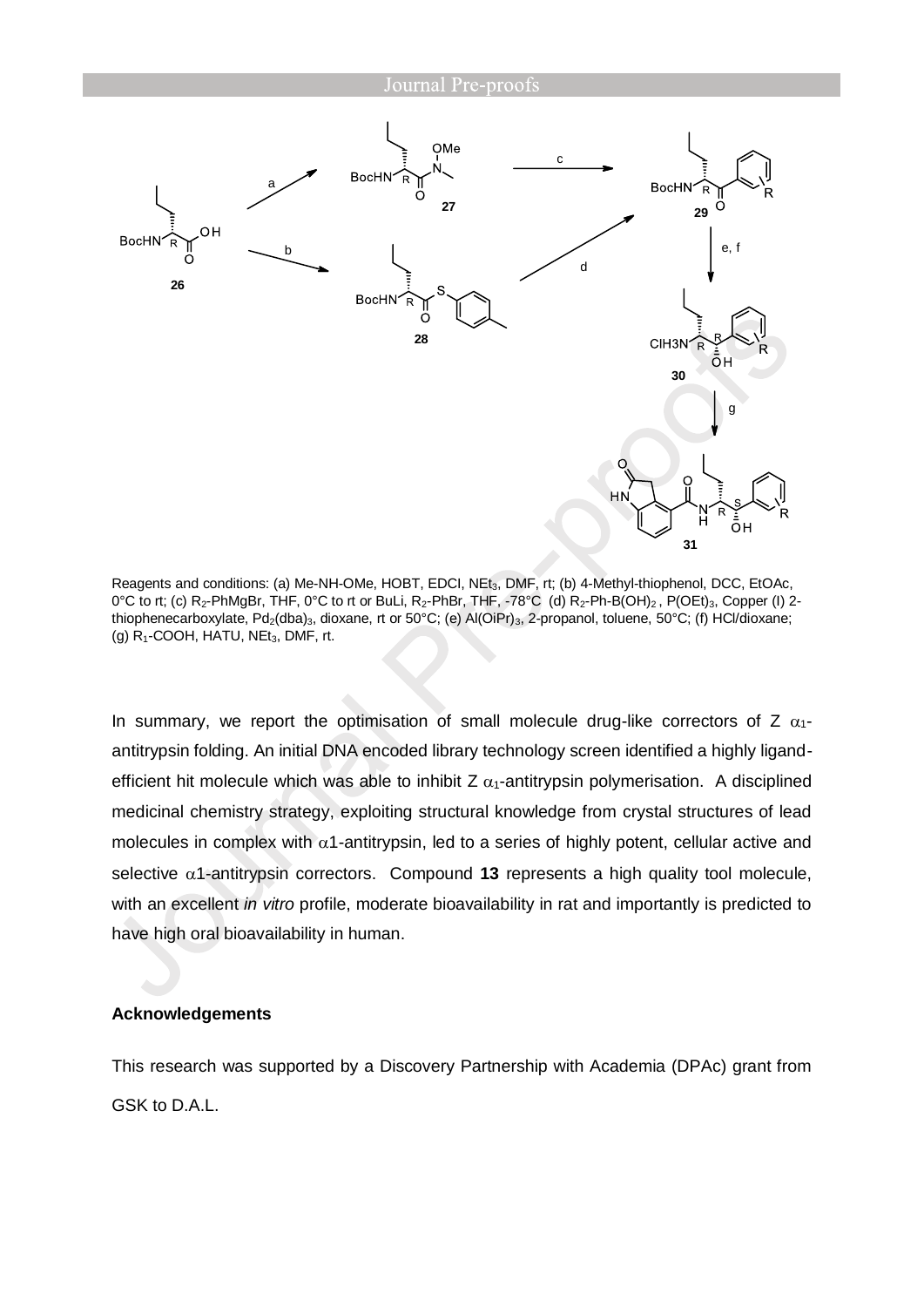### **References and Notes**

- 1. Lomas, D. A.; Hurst, J. R. Bibek Gooptu, B. *Journal of Hepatology* **2016,** 65, 413.
- 2. Lomas, D. A.; Evans, D. L.; Finch, J. T. ; Carrell, R. W. *Nature* **1992**; 357, 605
- 3. Clark, M. A. et al ; *Nat. Chem. Biol*. **2009**, 5, 647
- 4. Ordóñez, A.; Snapp, E. L.; Tan, L.; Miranda, E.; Marciniak, S. J.; Lomas, D. A. *Hepatology*, 2013 ; 57(5) 1.
- 5. Abadzapatero, C.; Metz, J. *Drug Discovery Today* **2005**, 10 (7): 464–469
- 6. Young, R. J.; Green, D. V. S.; Luscombe, C. N.; Hill, A. P. *Drug Discovery Today*, **2011**, 16, 822-830.
- 7. Bhattachar S. N.; Wesley J. A.; Seadeek C. Evaluation of the chemiluminescent nitrogen detector for solubility determinations to support drug discovery, *J. Pharm. Biomed. Anal*. 41, **2006**, 152-157.
- 8. The coordinates and structure factors have been deposited in the Protein Data Bank under the accession code 7NPK.pdb.
- 9. The coordinates and structure factors have been deposited in the Protein Data Bank under the accession code 7NPL.pdb
- 10. Lomas, D. A.; James A Irving, J. A.; Arico-Muendel, C.; Belyanskaya, S.; Brewster, A. ; Brown, M.; Chung, C.; Dave, H.; Denis, A.; Dodic, N.; Dossang, A.; Eddershaw, P.; Klimaszewska, D.; Haq, I. ; Holmes, D. S.; Hutchinson, J. P.; Jagger, A. M.; Jakhria, T.; Jigorel, E.; Liddle, J.; Lind, K.; Marciniak, S. J.; Messer, J.; Neu, M.; Olszewski, A.; Ordonez, A.; Ronzoni, R.; Rowedder, J.; Rudiger, M.; Skinner, S.; Smith, K. J.; Terry, R.; Trottet, L.; Uings, I.; Wilson, S.; Zhu, Z.; Pearce, A. C. *EMBO Mol. Med*. 2021, 13 : e13167. DOI : 10.1101/2020.07.26.217661v1.